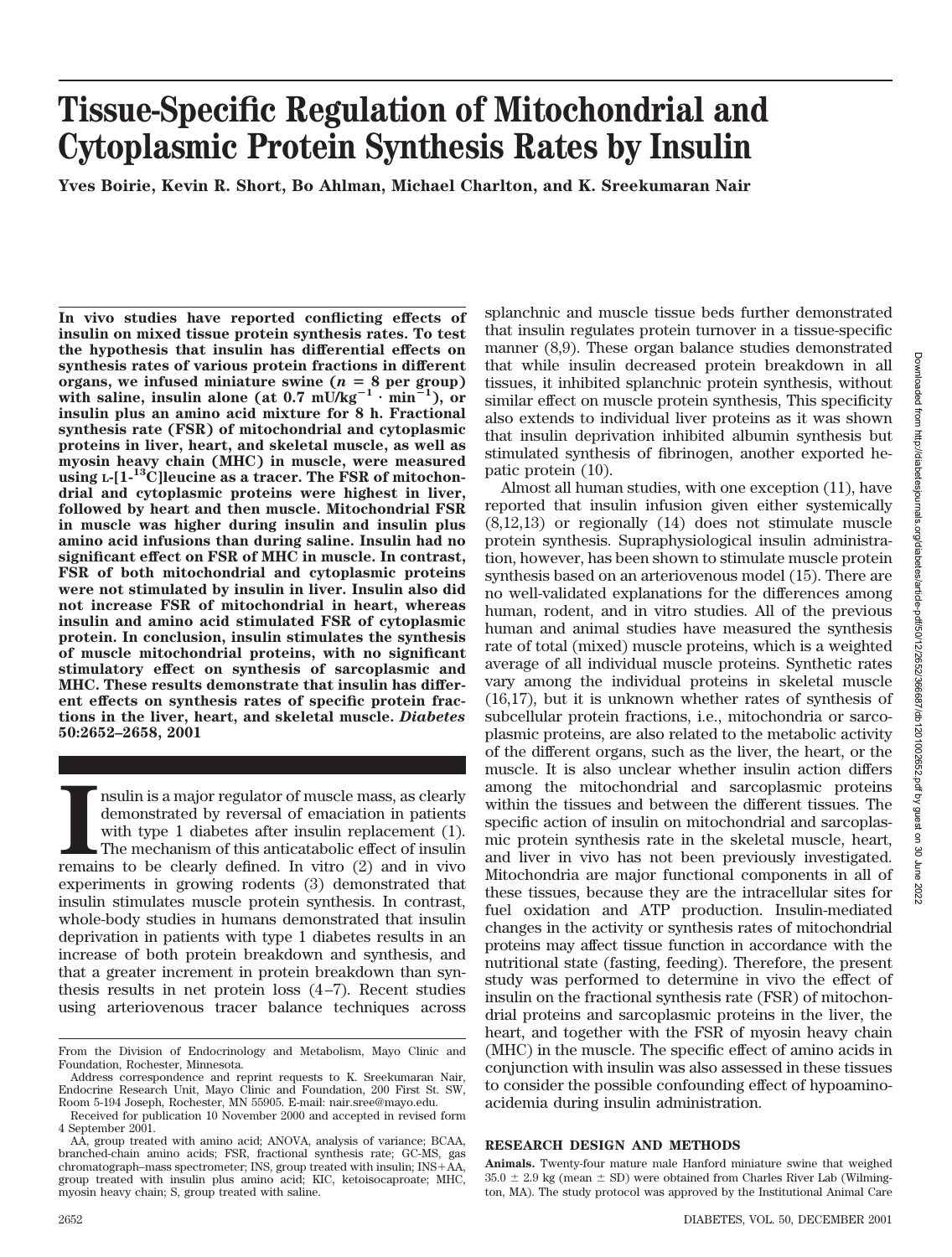and Use Committee before starting. The care and handling of the animals were in accordance with the National Institutes of Health guidelines for the use of experimental animals.

**Materials.** L-[1-13C]leucine (99 MPE) was purchased from Cambridge Isotope Laboratories (Woburn, MA). Isotopic and chemical purity of leucine were checked by gas chromatography mass spectrometry. Solutions of tracers were tested for sterility and pyrogenicity before use and were prepared in sterile apyrogenic water. Purified pork insulin (Regular Iletin II; Eli Lilly, Indianapolis, IN) was used for the hyperinsulinemic-euglycemic clamps. Blood glucose was maintained at baseline level with a constant adaptation of glucose delivery by 20% dextrose (Baxter Healthcare, Deerfield, IL). A crystalline amino acid solution of 10% Travasol was obtained from Baxter Healthcare.

**Experimental design.** All 24 animals were randomized to three study groups of 8 each. Studies were performed after 2 days of acclimatization to the laboratory environment. The animals were kept on a 12:12 h light:dark cycle and received identical standard diet (Lean Grow 93; O'Lakes, Fort Dodge, IA). On the morning of the experimental day, after a 12-h fast with ad libitum access to water, the animals were administered an intramuscular ketamine injection (12.5 mg/kg body wt, Ketaset; Fort Dodge Laboratories, Fort Dodge, IA) and xylazine injection (2 mg/kg body wt, Rompur; Miles, Shawnee Mission, KS) as a tranquilizer and as an anesthesia. Anesthesia was then maintained by continuous inhalation of Isoflurane (Abbott Laboratories, Chicago, IL), delivered by a mouth-mask in oxygen at 5 l/min. A Harvard Respirator (Apparatus Dual Phase Control; Harvard Apparatus, South Natick, MA) was used for mechanical ventilation throughout the study and was adjusted to achieve a normal carbon dioxide tension. Continuous electrocardiograph monitoring was performed. A heating blanket maintained body temperature. Polyethylene catheters were inserted into the femoral vein for tracers, insulin, glucose, and amino acid infusions and into the femoral or carotid artery for blood samplings.

Protocol design was identical for all animals except that they were divided in three distinct groups receiving saline, insulin and glucose, or insulin and glucose and amino acids. A prime (1 mg/kg body wt) and continuous infusion of L-[1<sup>-13</sup>C]leucine (1 mg · kg body  $wt^{-1} \cdot h^{-1}$ ) was administered via the femoral vein. Eight animals were studied during a euglycemic-hyperinsulinemic clamp (INS group) by infusing purified pork insulin at a rate of  $0.7\;\mathrm{mU}$   $\cdot$ kg body  $wt^{-1} \cdot min^{-1}$ . Variable doses of 20% dextrose were infused to maintain the baseline blood glucose level. The infusion rate of dextrose was adjusted based on blood glucose checked every 15 min with a Beckman Glucose Analyzer (Beckman Instruments, Fullerton, CA). A second group of eight animals was given insulin at an identical infusion rate  $(0.7 \text{ mU} \cdot \text{kg}$  body wt<sup>-1</sup>  $\cdot$  min<sup>-1</sup>) with 20% dextrose, but an infusion of amino acid mixture (10%) Travasol) was added at a rate of  $2 \text{ ml} \cdot \text{kg}$  body  $\text{wt}^{-1} \cdot \text{h}^{-1}$  (INS+AA group). A control group of eight animals received saline (S group) alone at a rate of  $5-10$  ml  $\cdot$  kg<sup>-1</sup>  $\cdot$  h<sup>-1</sup> to match the other two groups. Arterial blood samples were collected before and during the tracer infusions for analysis of leucine isotopic enrichment, amino acid concentrations, and plasma insulin levels at baseline (T0) and at time points 4, 5, 6, 7, and 8 h. Through a skin incision performed in the midthigh, a muscle biopsy was taken at 8 h and myocardium pieces were also taken at 8 h before tracer interruption. Liver samples were taken through an open abdominal incision at 4 and 8 h. All tissue samples were immediately frozen in a liquid nitrogen bath and stored at  $-80^{\circ}$ C until further analysis. At the completion of the study, animals were killed by an intravenous lethal dose of sodium pentobarbital (Sleepaway, Fort Dodge Laboratories). **Analysis.** A 100- to 150-mg piece of each tissue was used for the isolation of mitochondrial, sarcoplasmic proteins, and, in muscle only, MHC (16,18), as previously described (17). The purity of the MHC fractions was checked by analytic SDS-PAGE on a 5% gel followed by silver staining. All tissue proteins were hydrolyzed (6 mol/l HCl for 24 h at 110°C), and the constituent amino acids in the hydrolysate were purified by cation exchange chromatography (Dowex 50W 8X; Bio-Rad Laboratories, Hercules, CA). Amino acids were eluted in 4 ml of 4 mol/l NH4OH. Leucine in the protein hydrolysates was evaporated to dryness, methylated in a mixture of methanol/HCl for 60 min at 85°C, and acylated in acetone-trimethylamine-acetic anhydride for 45 min at 85°C. The product was then dissolved in ethyl acetate in a new vial before injection in the mass spectrometer. Muscle tissue fluid was collected as previously described from a small muscle sample (19,20). tRNA in liver tissue was isolated as previously described (19,20), and amino acids were hydrolyzed from tRNA.

**Mass spectrometry.** Isotopic enrichment of plasma [13C]ketoisocaproate  $(KIC)$  and  $[13C]$  leucine in both tissue fluid amino acyl tRNA and tissue proteins was determined as previously described (19). Isotopic enrichment of plasma [ 13C]KIC was measured with a gas chromatograph–mass spectrometer (GC-MS) as the quinoxalinol-trimethylsilyl derivative. Leucine in plasma and leucyl tRNA was derived as its N-heptafluorobutyryl methyl ester for tissue fluid analysis, and isotopic enrichment was measured by GC-MS. Selective massto-charge (m/z) fragment ions for leucine and KIC were monitored. Carbon dioxide enrichment from the carboxyl group of leucine in tissue proteins was measured using an on-line gas chromatography/combustion isotope-ratio mass spectrometer (Delta S; Finnigan MAT, Bremen, Germany) as previously described (21).

Plasma amino acid concentrations were measured by a high-performance liquid chromatography system as previously described (22). Plasma insulin was measured by chemiluminescent sandwich assay (Sanofi Diagnostics, Chaska, MN). Plasma glucose concentrations were measured enzymatically with an autoanalyzer (Beckman Instruments).

**Calculations.** FSR of specific proteins (MHC, sarcoplasmic, and mitochondrial proteins) in the three tissues (muscle, heart, and liver) were calculated by measuring the time-related changes in protein-bound 13C-leucine enrichments, divided by the enrichment in the precursor pool, i.e., 13C-KIC or  $13C$ -Leu in plasma, and  $13C$ -leucine in tissue fluid in all tissues, and  $[13C]$ leucyl tRNA in case of liver (19,23,24).

**Statistical analysis.** All data are presented as the means  $\pm$  SE. Analysis of variance (ANOVA) was used to calculate the differences among treatment groups for each of the three tissues. When ANOVA was statistically significant, an unpaired *t* test was applied to locate pairwise differences between groups. A rank difference test was used to compare the relative treatment effects on mitochondrial versus sarcoplasmic protein synthesis rate in muscle. In this procedure, mitochondrial and sarcoplasmic protein synthesis values in the S and INS or S and INS-AA groups were independently ranked, and then the difference between the mitochondrial and sarcoplasmic rank for each animal was obtained. An unpaired *t* test was used to compare the mean rank value of S versus INS or INS-AA. The same procedure was used to compare the relative treatment effects on mitochondrial versus MHC synthesis rate in muscle. The threshold for significant differences was set at  $\alpha = 0.05$ .

## **RESULTS**

**Plasma glucose and insulin concentrations***.* Plasma glucose was maintained at baseline level within the normal range in all groups throughout the study (86.6  $\pm$  5.1 vs.  $90.8 \pm 3.4$  vs.  $91.4 \pm 5.5$  mg/dl, S versus INS versus INS-AA groups, respectively; NS). Plasma insulin concentration was not different in the INS and INS-AA groups but was significantly higher than in the S group (1.78  $\pm$ 0.28 vs.  $36.47 \pm 2.43$  vs.  $40.32 \pm 2.39$   $\mu$ U/ml, S versus INS versus INS+AA, respectively;  $P < 0.01$  versus S).

**Plasma amino acid concentration.** The concentration of plasma total amino acids decreased during insulin infusion in the INS group in comparison with the S group  $(3,541 \pm$ 384 vs.  $4,316 \pm 476$  µmol/l, INS versus S, respectively; *P* < 0.05) and for branched-chain amino acids (BCAA;  $625 \pm 77$ vs.  $967 \pm 130$   $\mu$ mol/l, INS versus S, respectively;  $P < 0.05$ ). The infusion of amino acid solution in the INS-AA group induced an elevation of BCAA and total amino acid levels above the other two groups (2,035  $\pm$  104 and 7,375  $\pm$  713  $\mu$ mol/l for BCAA and total amino acids, respectively;  $P \leq$ 0.01 versus S and INS).

**Leucine enrichments in plasma, tissue fluids, and tissue proteins.** The average plasma  $\binom{13}{1}$ KIC enrichments from 4 to 8 h, in mole % excess, were  $3.68 \pm 0.09$  (S),  $3.97 \pm 0.21$  (INS), and  $2.65 \pm 0.06$  (INS+AA). Plasma leucine enrichment from 4.8 h was  $5.05 \pm 0.20$  (S),  $5.68 \pm 0.20$ 0.40 (INS), and  $3.22 \pm 0.12$  (INS+AA). Plasma KIC and leucine enrichments in the INS-AA group were significantly lower  $(P < 0.001)$  than in both of the other two groups.  $[$ <sup>13</sup>C]leucine enrichment in tissue fluid in the  $\text{INS+AA}$  group was significantly lower  $(P < 0.05)$  than in the S group in liver and muscle and lower than in the INS group alone in liver and heart (Table 1). Enrichment of Leu-tRNA in liver was  $3.53 \pm 0.25$  (S),  $3.86 \pm 0.21$  (INS), and  $2.73 \pm 0.17$  (INS+AA). Liver tRNA enrichment in the  $INS+AA$  group was significantly lower  $(P < 0.025)$  than in both of the other two groups. Isotopic enrichment of leucine in mitochondrial proteins was lower in the INS-AA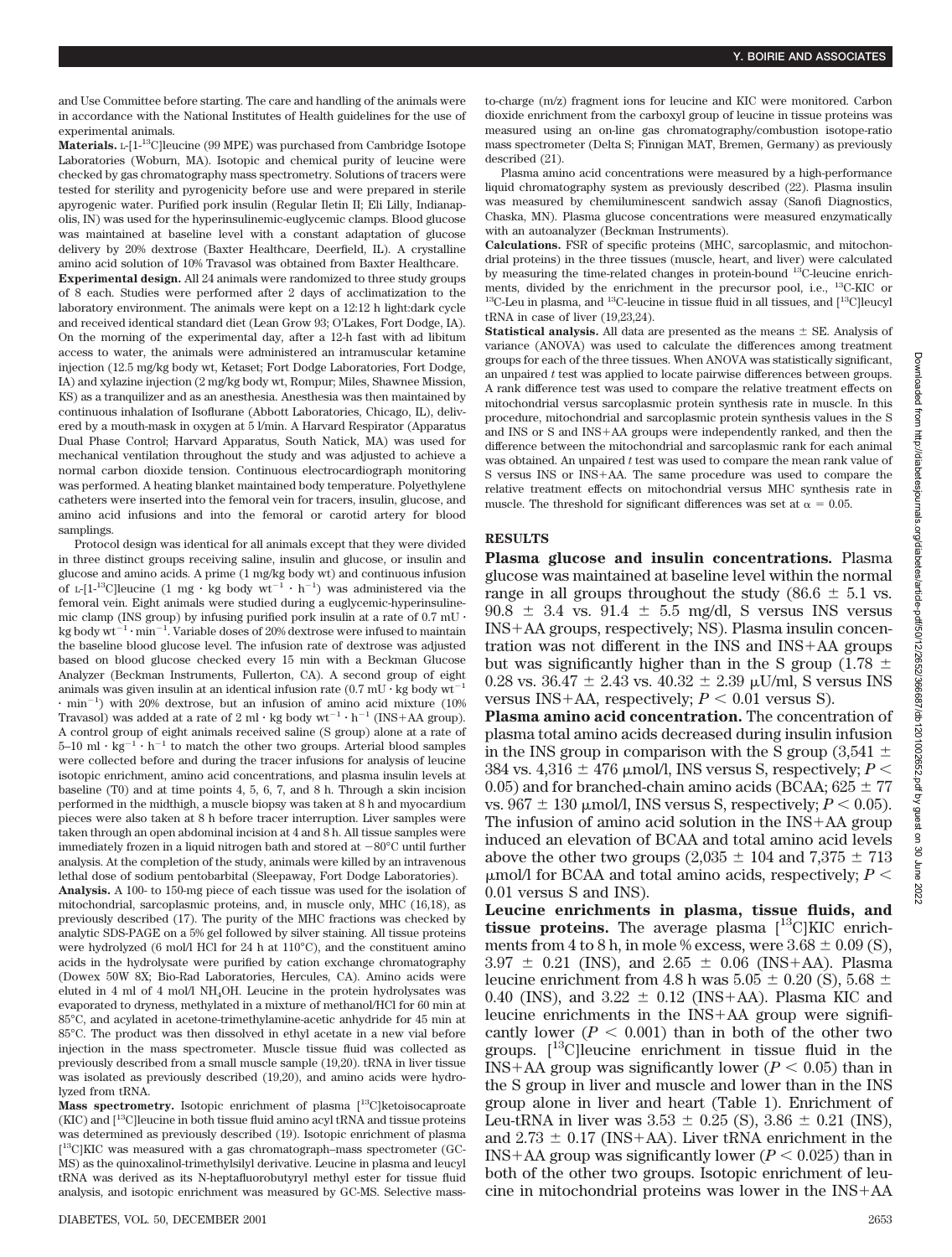#### TABLE 1

[ 13C]leucine enrichments in tissue fluid and bound in mitochondrial and sarcoplasmic proteins in each tissue

| Tissue fluid<br>(mole % excess) | Mitochondrial<br>protein (atom<br>$%$ excess) | Sarcoplasmic<br>protein (atom<br>$%$ excess) |
|---------------------------------|-----------------------------------------------|----------------------------------------------|
|                                 |                                               |                                              |
| $4.95 \pm 0.37$                 | $0.132 \pm 0.010$                             | $0.079 \pm 0.015$                            |
| $5.27 + 0.36$                   | $0.102 + 0.014$                               | $0.091 + 0.011$                              |
| $3.91 \pm 0.26$ *†              | $0.070 + 0.007*$                              | $0.054 \pm 0.008$ †                          |
|                                 |                                               |                                              |
| $3.98 \pm 0.28$                 | $0.081 \pm 0.004$                             | $0.085 \pm 0.005$                            |
| $4.50 + 0.24*$                  | $0.094 \pm 0.003*$                            | $0.105 \pm 0.004*$                           |
| $2.88 \pm 0.04$ †               | $0.068 \pm 0.003$ *†                          | $0.079 \pm 0.004$ †                          |
|                                 |                                               |                                              |
| $2.96 \pm 0.17$                 | $0.020 \pm 0.003$                             | $0.011 \pm 0.002$                            |
| $2.63 + 0.23$                   | $0.036 \pm 0.005*$                            | $0.017 \pm 0.004$                            |
| $2.22 \pm 0.10^*$               | $0.025 \pm 0.003$                             | $0.010 \pm 0.002$                            |
|                                 |                                               |                                              |

Data are means  $\pm$  SE. Significant differences ( $P < 0.05$ ) versus control (\*) and insuline (†) groups. INS-AA, insulin in conjunction with amino acids.

group than in the S group in the liver and heart but was higher in the INS group than in the S group in the muscle and the heart. In the sarcoplasmic proteins, leucine enrichment was lower in the INS-AA than in the INS group in the heart and the liver. The enrichments in MHC protein in skeletal muscle, in atom % excess, were  $0.0111 \pm 0.0016$  $(S)$ , 0.0150  $\pm$  0.0036 (INS), and 0.0115  $\pm$  0.0026 (INS+AA), with no significant differences among groups.

**FSR of muscle-, heart-, and liver-specific proteins.** We calculated FSR in all tissues using plasma  $[$ <sup>13</sup>C]KIC, plasma  $[$ <sup>13</sup>C]leucine, and  $[$ <sup>13</sup>C]leucine tissue fluid enrichment as precursor pools, and in liver, Leu-tRNA was also used. Our previous studies clearly demonstrated that tissue fluid enrichment best represents amino acyl tRNA enrichment in different tissues (19,20). In nearly all tissue fractions, the effects of the treatments on FSR were similar, regardless of which precursor was used.

**Basal synthesis rates of specific proteins in muscle, heart, and liver.** FSR of mitochondrial and sarcoplasmic proteins in the three tissues of the saline group calculated using [13C]leucine tissue fluid enrichment as precursor are shown in Fig. 1. Mitochondrial FSR was higher in liver than in heart and higher in heart than in muscle (all comparisons,  $P < 0.001$ ). The sarcoplasmic protein FSR



**FIG. 2. Skeletal muscle mitochondrial protein FSR. Synthesis rates were calculated using the three precursor pool enrichments shown.** *P* **values reflect comparisons (***t* **test) between S and either Ins or InsAA. There were no significant differences between Ins and**  $\text{Ins+AA} (P > 0.19).$ 

followed the same pattern because it was (in %/h) 0.723  $\pm$ 0.089 in liver, 0.266  $\pm$  0.011 in heart, and 0.0372  $\pm$  0.0065 in muscle using tissue fluid  $[$ <sup>13</sup>C]leucine as precursor (all comparisons,  $P < 0.001$ ). Similar differences between tissues were observed with plasma  $[{}^{13}$ C|KIC or  $[{}^{13}$ C|leucine as precursor.

**Response of synthesis rates of specific proteins to insulin in liver, heart, and muscle.** In comparison with the saline group  $(0.0906 \pm 0.0170\%)$ h), muscle mitochondrial FSR was 86% higher in INS and 60% higher in  $INS+AA$  when using [ $^{13}C$ ] leucine enrichment in tissue fluid as precursor pool. Similar differences were observed using either plasma [<sup>13</sup>C]KIC or [<sup>13</sup>C]leucine as the precursor pool (Fig. 2). However, the FSR of both muscle sarcoplasmic proteins and MHC were not different among the three groups irrespective of the precursor pool used (Figs. 3 and 4). When the effects of the INS or INS-AA treatments on mitochondrial FSR were compared to treatment effects on sarcoplasmic or MHC FSR, using the rank difference test, there was no significant difference.

Heart mitochondrial and sarcoplasmic protein FSRs were not affected by insulin infusion alone (Figs. 5 and 6), but sarcoplasmic protein FSR, based on  $[$ <sup>13</sup>C]leucine in tissue fluid, was significantly higher than S and INS when INS-AA was infused. Similar trends were evident when the other precursors were used to calculate FSR of heart proteins. In contrast to the stimulatory effects observed in muscle and heart, liver mitochondrial protein FSR tended to be lower in the INS and INS-AA groups versus S group using the various precursors, reaching statistical significance in most cases (Fig. 7). However, synthesis rates of



**FIG. 1. FSR of mitochondrial (***A***) and sarcoplasmic/cytoplasmic (***B***) proteins in liver, heart, and skeletal muscle in control animals (saline), estimated using tissue fluid [13C]leucine enrichment as precursor pool.** \*Less than liver  $(P < 0.01)$ ; <sup>†</sup>less than heart  $(P < 0.01)$ .



**FIG. 3. Skeletal muscle sarcoplasmic protein FSR. Synthesis rates were calculated using the three precursor pool enrichments shown.** *P* **values** reflect comparisons (*t* test) between S and either Ins or Ins+AA. There **were no significant differences between Ins and Ins+AA (** $P > 0.29$ **).**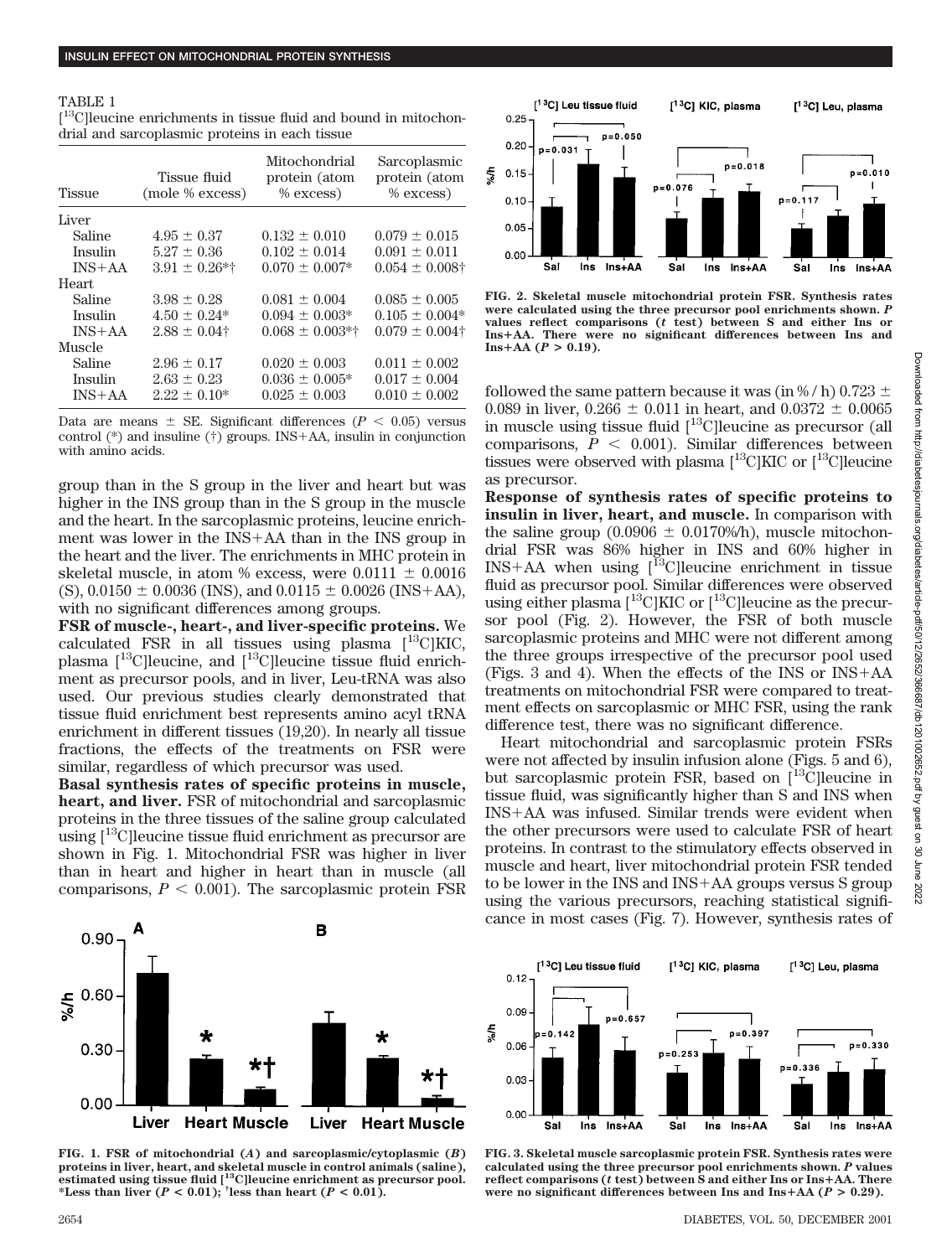[<sup>13</sup>C] Leu, plasma

 $p=0.008$ 

 $Ins<sub>+</sub>AA$ 



**FIG. 4. Skeletal muscle MHC protein FSR. Synthesis rates were calculated using the three precursor pool enrichments shown.** *P* **values** reflect comparisons ( $t$  **test**) between S and either Ins or Ins $+A$ A. There were no significant differences between Ins and Ins $+AA$  ( $P > 0.42$ ).

liver cytoplasmic proteins were not significantly different among the treatment groups (Fig. 8).

## **DISCUSSION**

The current study demonstrated for the first time that insulin stimulates muscle mitochondrial protein synthesis, with no significant effect on synthesis rate of sarcoplasmic proteins and MHC. This effect of insulin is independent of circulating amino acids because infusing an amino acid mixture along with insulin had no additional stimulatory effect on mitochondrial protein synthesis. The effect of insulin was also found to be tissue-specific because insulin did not increase the synthesis rate of mitochondrial protein in heart and liver. The tissue-specific effects of insulin on protein synthesis are further demonstrated by the increased sarcoplasmic protein synthesis in heart by insulin plus amino acids.

The results from the current study could potentially resolve some of the controversies in the literature on in vivo effects of insulin on muscle protein synthesis (3,11,14,25–29). All of these previous studies are based on total (mixed) muscle protein synthesis, representing an average of several individual muscle proteins. The demonstration of differential effects of insulin on individual muscle protein fractions indicates that the measurement of an average synthesis rate of these different fractions may not be sufficiently sensitive to detect an insulin effect. It is likely that when mitochondrial content is high in a muscle, the changes related to mitochondrial protein synthesis are reflected in mixed muscle protein synthesis of that muscle. In young (9- to 10-week-old) mice, the mixed protein synthesis rate of the highly oxidative soleus muscle is 2–3 times higher than glycolytic muscles such as



**FIG. 5. Heart mitochondrial protein FSR. Synthesis rates were calculated using the three precursor pool enrichments shown.** *P* **values reflect comparisons (***t* **test) among groups.**



[<sup>13</sup>C] KIC, plasma

 $p=0.131$ 

 $p = 0.002$ 

[<sup>13</sup>C] Leu tissue fluid

 $n = 0.001$ 

 $0.5$ 

 $0.4$ 

the plantaris or gastrocnemius (30). This increased mixed muscle protein synthesis in soleus is likely to reflect the higher mitochondrial content in this highly oxidative muscle. Of note, it has been reported that insulin has a stimulatory effect on mixed muscle protein synthesis in growing animals, whereas such stimulatory effect is attenuated by maturation and aging (29,31). The relatively lower mitochondrial content of aging muscle (32) and the decrease in mitochondrial protein synthesis that occurs with aging (16) render support to the above explanation for the discrepancy between studies performed in young and older animals. Lack of demonstrable effect of insulin on mixed muscle protein synthesis in humans is based on studies performed in mature adults (8,11–14). The differences between these human studies and studies in growing animals must therefore be cautiously interpreted, and the discrepancies could be resolved by studies based on measurements of synthesis rates of individual muscle proteins. The current study was performed in sexually mature miniature pigs and is comparable to young human adults.

Because insulin is the predominant postprandial hormone and muscle is the major site of postprandial substrate disposal (33), it is not surprising that mitochondria, the cellular organelle responsible for oxidative energy metabolism, is affected by insulin. Previous studies have demonstrated that insulin has profound effects on energy metabolism (34). For enhanced mitochondrial functions, especially for oxidative phosphorylation, it is crucial that all mitochondrial protein complexes be present in sufficient quantity. It has been reported that increased availability of mitochondrial proteins in mitochondria is closely associated with enhanced mitochondrial respiration (35, 36). By stimulating mitochondrial protein synthesis, insulin may increase mitochondrial protein content and could thus enhance mitochondrial respiration.

The current study demonstrated an important regulatory role for insulin in determining muscle mitochondrial function. Several in vitro and animal studies have demonstrated that insulin stimulates various steps in protein synthesis process (37,38). Insulin's action at the posttranscriptional level especially in phosphorylating the elongation factors (eIF2, eIFB, eIF3, and eIF4) and phosphorylated heat- and acid-stable insulin-stimulated protein (eukaryotic initiation factor binding protein) (38,39) have been well characterized. The previous studies, however, were not designed to determine whether insulin's stimulatory effect is global to all muscle proteins or specific to certain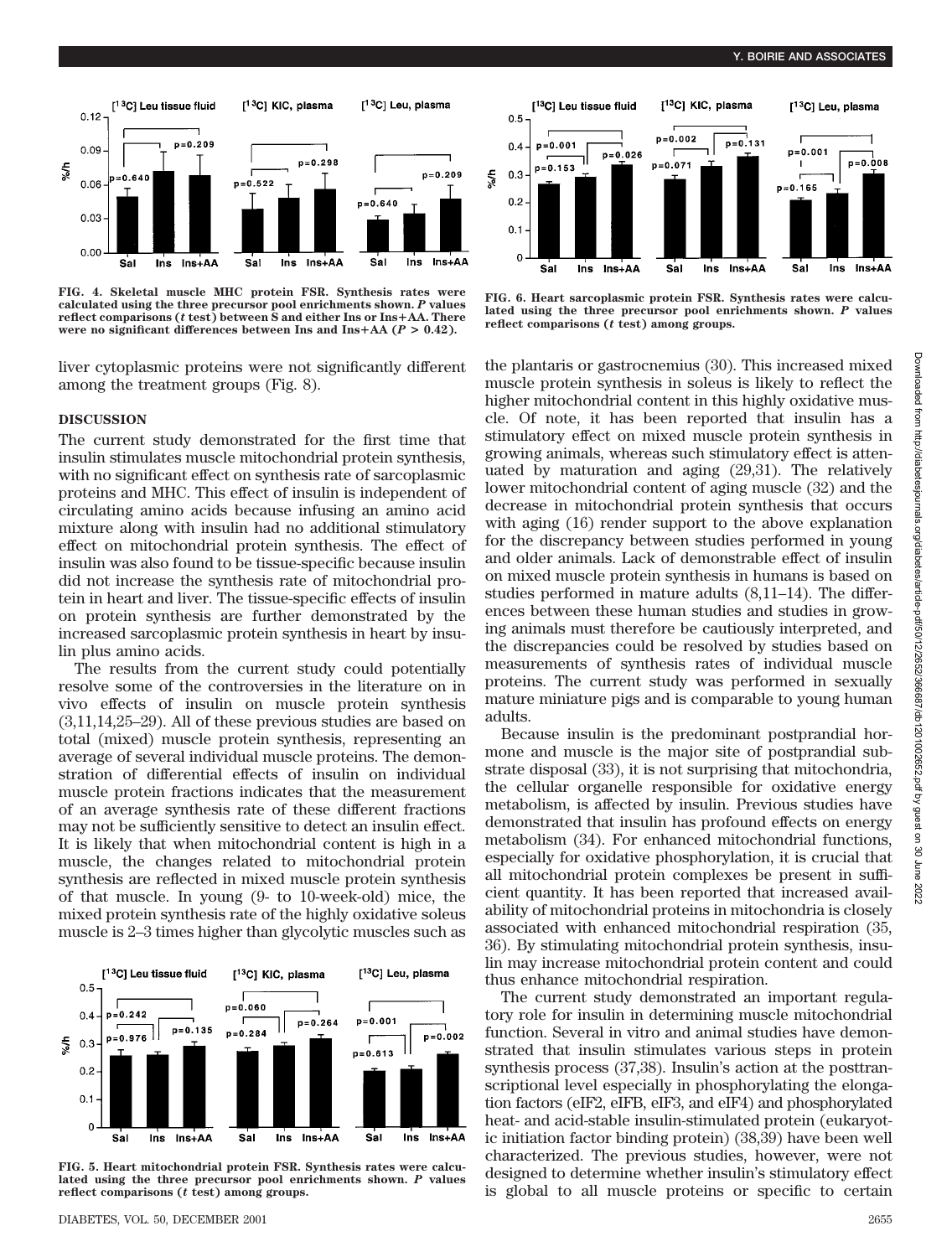

**FIG. 7. Liver mitochondrial protein FSR. Synthesis rates were calculated using the four available precursor pool enrichments shown.** *P* **values reflect comparisons (***t* **test) between S and either Ins or InsAA. There were no significant differences between Ins and InsAA (***P* **> 0.23).**

proteins. The current study clearly demonstrated that insulin does not stimulate the synthesis of all muscle proteins equally. The stimulatory effect of insulin on mitochondrial protein synthesis is consistent with the recent observation that insulin upregulates the expression of some mitochondrial genes in skeletal muscle (40).

The absence of a significant effect of insulin on muscle MHC synthesis rate is compatible with the previous observation that synthesis rate of MHC was not affected by insulin withdrawal in patients with type 1 diabetes (41). It is also possible that the relatively slower increase in isotope enrichment in MHC, a slow–turning-over muscle protein, makes the measurement of the increment of the isotope in muscle less precise than that of mitochondrial protein. The absence of any stimulatory action of insulin on MHC also does not exclude the effect of insulin on specific isoforms of MHC because MHC isolation does not differentiate between the various myosin isoforms. This is particularly important because insulin action in muscle has been reported to be influenced by muscle fiber type (42), and a recent study demonstrated that insulin infusion stimulated myosin isoform type 2X expression after 3 h of exposure to insulin (43). In addition, there is a growing body of evidence that muscle fiber composition is modified in the skeletal muscle of patients with type 2 diabetes (44). It is possible that insulin may have stimulated the synthesis rate of specific myosin isoforms while inhibiting synthesis of others, resulting in no net change.

It is intriguing that the effects of insulin on protein synthesis are highly tissue-specific. Mitochondrial protein synthesis in liver tends to be inhibited by insulin. These results are consistent with the previous interorgan studies demonstrating insulin's inhibitory effect on splanchnic protein synthesis (8,9). Studies performed in patients with diabetes suggest that these changes in protein synthesis do not occur in the gut (45) and thus occur in the liver. Studies in rodents also suggest that insulin deprivation or insulin administration has no effect on liver protein synthesis (3,46,47). However, the lack of insulin effect on liver protein synthesis is not universally supported in animal studies, especially when these studies focus on the specific action of insulin on albumin synthesis rate (10). These experiments suggest that insulin's effect on fixed liver tissue proteins and secreted plasma proteins may not be the same. It is clear, however, that liver, with substantially higher mitochondrial content and mitochondrial protein



**FIG. 8. Liver cytoplasmic protein FSR. Synthesis rates were calculated using the four available precursor pool enrichments shown.** *P* **values reflect** comparisons (*t* test) between S and either Ins or Ins+AA. There were no significant differences between Ins and Ins+AA ( $P > 0.26$ ).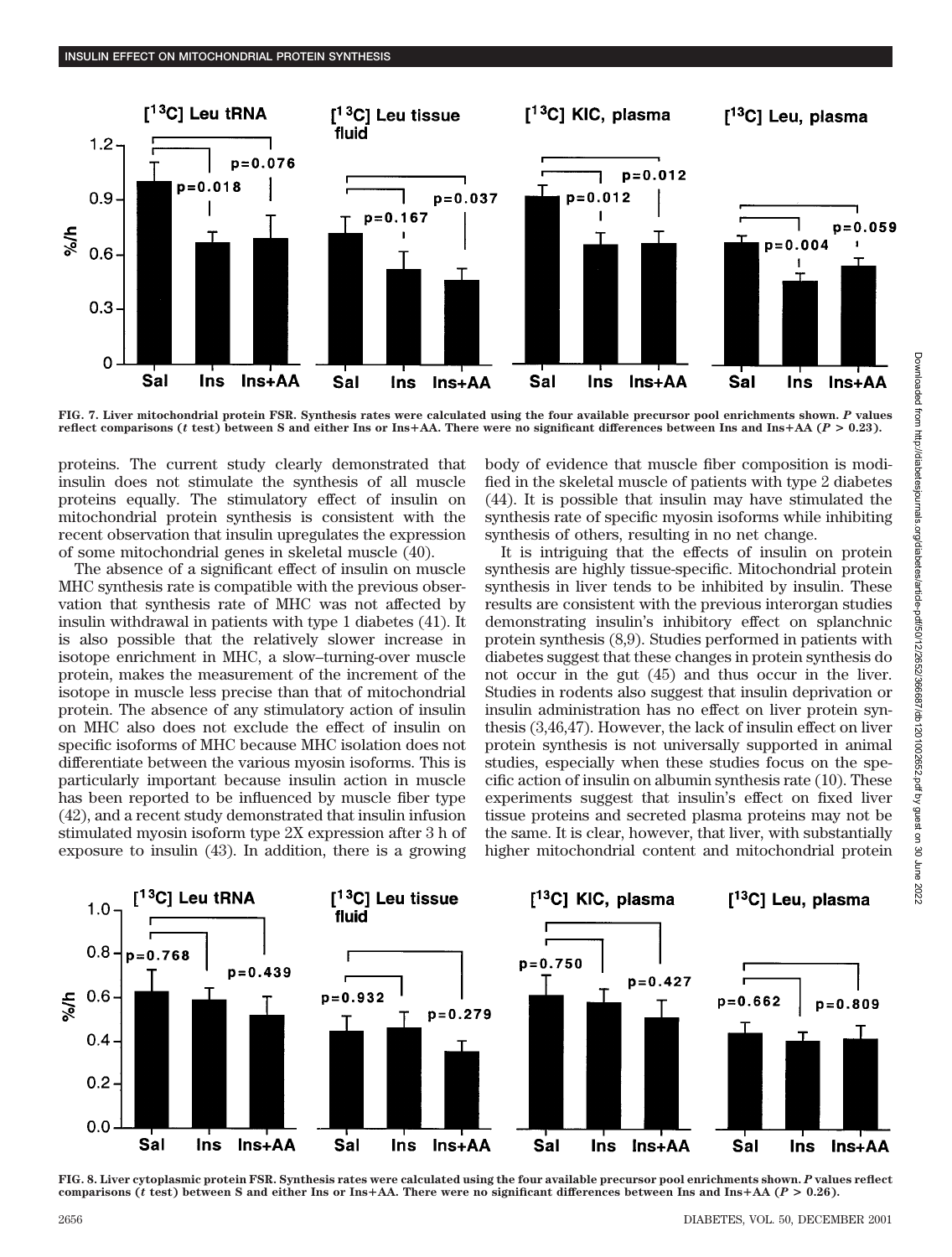synthesis than muscle (Fig. 1), responded differently to insulin than the muscle. During insulin infusion, the flux of substrates such as nonesterified fatty acids and amino acids decreases, thus reducing the overall liver substrate metabolism (48). However, replacement of amino acids alone failed to reverse the inhibitory effect of insulin on liver mitochondrial protein synthesis. Other potential factors that affect liver energetics include a suppression of gluconeogenesis in liver by insulin (48). At the postreceptor level, the insulin signaling pathway has been demonstrated to differ between the muscle and the liver. The potential differences in intracellular signaling events caused by insulin receptor substrates 1 and 2 in muscle and liver, respectively, may underlie the tissue-specific changes in protein synthesis seen in these two organs (49).

Another intriguing finding of the current study is that amino acids do not have any stimulatory effect on synthesis rates of mitochondrial proteins or cytoplasmic proteins in liver and any of the protein fractions in skeletal muscle. Amino acids, especially BCAA, have been shown to inhibit liver protein breakdown (50,51), thus achieving net protein anabolism in liver. A high-protein diet does not increase liver tissue size, thus arguing against simultaneous increase in liver protein synthesis and inhibition of liver protein breakdown, which would result in net protein accretion in liver tissue. It is more likely that liver protein balance is constantly maintained after a meal and between meals. The amino acids necessary for liver protein synthesis between meals is provided by breakdown of protein in peripheral tissues, especially in skeletal muscle (9). It is not clear whether this inhibitory effect of amino acids on protein breakdown is universal to all proteins in liver or specific to any particular proteins. The current study and our previous report (52) demonstrated that amino acids do not stimulate liver protein synthesis. Orally administered leucine has been shown to stimulate mixed muscle protein synthesis in skeletal muscle by enhancing eIF4F formation independent of insulin (53). It has also been shown that amino acid imbalance (e.g., high levels of glutamine, tyrosine, and leucine) inhibits protein synthesis by modulating translation initiation factors (54). It is possible that the composition of amino acids in commercially available mixtures results in an imbalance of amino acids profile in the circulation, which by itself may prevent protein synthesis. All available evidence (53–58) indicates that the effect of amino acids on protein synthesis is complex and depends on the type of amino acid mixture administered. In addition, the duration of administration of amino acids may be a factor that determines the effect of amino acids on protein synthesis. Most of the previous studies demonstrating stimulation of mixed muscle protein synthesis by amino acids were conducted after acute elevation of amino acids (53,54,59), whereas in the current study, amino acids were continuously infused for 8 h. All of this indicates that the effect of amino acids on synthesis rates of various fractions of proteins in various tissues requires detailed future investigations.

The specificity of insulin's effect on different organs is further demonstrated by the lack of insulin effect on mitochondrial protein synthesis in the heart. However, insulin plus amino acids stimulated sarcoplasmic protein synthesis in the heart. Previous studies demonstrated that amino acids (specifically BCAA) stimulate myocardial mixed muscle protein synthesis in vitro (60,61). The current study demonstrated that when circulating amino acid levels were increased, myocardial sarcoplasmic protein synthesis increased, suggesting that the previous observation of increased myocardial protein synthesis by BCAA (61) is related to the sarcoplasmic protein pool. The functional implications of this finding remain to be determined.

In conclusion, insulin is a major regulatory hormone for mitochondrial protein synthesis in skeletal muscle, the major site of postprandial fuel metabolism. The effect of insulin, however, is highly tissue-specific, as demonstrated by the lack of stimulation of mitochondrial protein synthesis by insulin in liver and heart. This tissue-specific action of insulin has important implications in understanding the role of insulin in the regulation of substrate metabolism and the potential relationship between altered mitochondrial functions and the pathogenesis of type 2 diabetes.

## **ACKNOWLEDGMENTS**

This work was supported by National Institutes of Health (NIH) Grants R01-DK-41973 and MO1-RR-00585 and a David Murdock-Dole Professorship (K.S.N.). Y.B. was supported by the Association de Langue Francaise pour l'Etude du Diabete et des Maladies Metaboliques (ALFEDIAM), NATO, and the Organization for Economic Co-operation and Development (OECD). K.S. was supported by NIH Training Grant T32-DK-07352. B.A. was supported by the Swedish Society of Medicine, the Swedish Medical research Council (09101), and the Throne-Holst Foundation, Stockholm, Sweden.

We thank Jane Kahl, Dawn Morse, Jill Schimke, Charles Ford, Larry Ward, Mai Persson, and Carole Berg for skilled technical support and Peter O'Brien, PhD, for statistical advice.

## **REFERENCES**

- 1. Geyelin HR, Du Bois EF: A case of diabetes of maximum severity with marked improvement: a study of blood, urine and respiratory metabolism. *JAMA* 66:1532–1534, 1916
- 2. Jefferson LS, Kimball SR: *Insulin Regulation of Protein Synthesis. Insulin Action*. New York, Alan R. Liss, 1989, p. 133–142
- 3. Pain VM, Garlick PJ: Effect of streptozotocin diabetes and insulin treatment on the rate of protein synthesis in tissues of the rat in vivo. *J Biol Chem* 249:4510–4514, 1974
- 4. Nair KS, Garrow JS, Ford C, Mahler RF, Halliday D: Effect of poor diabetic control and obesity on whole body protein metabolism in man. *Diabetologia* 25:400–403, 1983
- 5. Luzi L, Castellino P, Simonson DC, Petrides AS, DeFronzo RA: Leucine metabolism in IDDM: role of insulin and substrate availability. *Diabetes* 39:38–48, 1990
- 6. Umpleby AM, Boroujerdi MA, Brown PM, Carson ER, Sonksen PH: The effect of metabolic control on leucine metabolism in type 1 (insulindependent) diabetic patients. *Diabetologia* 29:131–141, 1986
- 7. Tessari P, Biolo G, Inchiostro S, Sacca L, Nosadini R, Boscarato MT, Trevisan R, De Kreutzenberg SV, Tiengo A: Effects of insulin on whole body and forearm leucine and KIC metabolism in type 1 diabetes. *Am J Physiol* 259:E96–E103, 1990
- 8. Nair KS, Ford GC, Ekberg K, Fernqvist-Forbes E, Wahren J: Protein dynamics in whole body and in splanchnic and leg tissues in type I diabetic patients. *J Clin Invest* 95:2926–2937, 1995
- 9. Meek SE, Persson M, Ford GC, Nair KS: Differential regulation of amino acid exchange and protein dynamics across splanchnic and skeletal muscle beds by insulin in healthy human subjects. *Diabetes* 47:1824–1835, 1998
- 10. De Feo P, Gaisano MG, Haymond MW: Differential effects of insulin deficiency on albumin and fibrinogen synthesis in humans. *J Clin Invest* 88:833–840, 1991